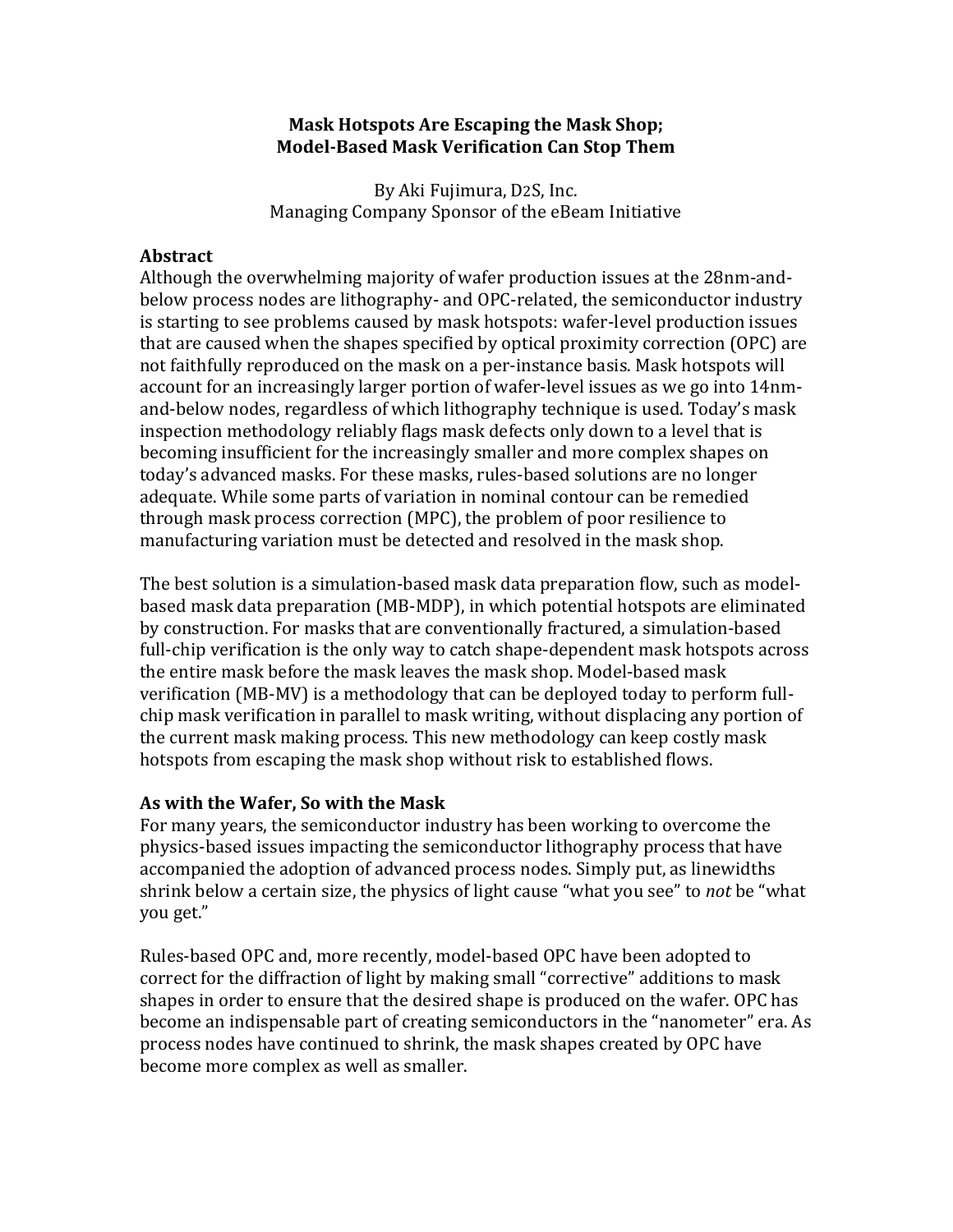At the 28nm process node, the same types of physics-based issues that have haunted lithography for decades have started to impact mask writing as well. The increasingly small and complex OPC-specified mask shapes required for faithful wafer lithography at 28nm-and-below nodes have given rise to an increase in mask hotspots where the shapes produced on the mask deviate enough on a per-instance basis from the shapes designed by OPC to impact negatively on wafer quality and yield. 

Both mask hotspots and the more familiar wafer or lithography hotspots can cause wafer quality and yield issues. The difference between these two kinds of hotspots is that mask hotspots are errors located on the mask itself. If the specified OPC shapes are written faithfully to the mask, but then turn out to be insufficient to reliably produce the desired shapes on the wafer, this is a lithography hotspot. However, if the specified OPC shapes are not produced faithfully on the mask, and this causes the wafer shapes to be insufficient across process margin, this is a mask hotspot. 

Neither type of hotspot is avoidable in all situations. For a lithography hotspot, it may be that better OPC would have avoided the hotspot. Or, it may be that no process – OPC, ILT, or even pixilated mask – could have avoided the hotspot. For mask hotspots, it may be that better mask data preparation, mask writing, or correction could avoid the hotspot. Or, it may be that there isn't any process that could write the incoming shape faithfully enough.

The need for overlay accuracy in multiple-patterning increases the need for precision on the wafer across a sufficiently wide process window. The need to avoid lithography hotspots in turn drives the need for smaller, more complex shapes on the mask. Smaller shapes, more complex shapes, and particularly non-orthogonal edges, on the mask produce an increasing likelihood of mask hotspots.

## **The Shape-Dependent Nature of Mask Hotspots and Dose Margin**

Lithographic process windows  $-$  a proxy for the allowable deviation in likely sources of manufacturing variation to achieve desired device performance – are getting smaller with shrinking process nodes. Smaller process windows not only make manufacturing more difficult and expensive, but also put limitations on designers through stricter design rules, which define the boundaries of the process window and limit the shapes and sizes of design features.

The mask-making equivalent of lithography process windows is dose margin (DM), or normalized image  $log(NIL)$ . DM is the inverse of the feature-size sensitivity to the amount of energy provided in the eBeam shot used to produce the feature. DM is a good proxy for many sources of manufacturing variation on the mask, such as reticle-film uniformity, across-reticle process uniformity, absorber-edge roughness and sidewall angle control, in the same way exposure latitude  $(EL)$  is a good proxy for manufacturing variation on the wafer. There are, of course, other sources of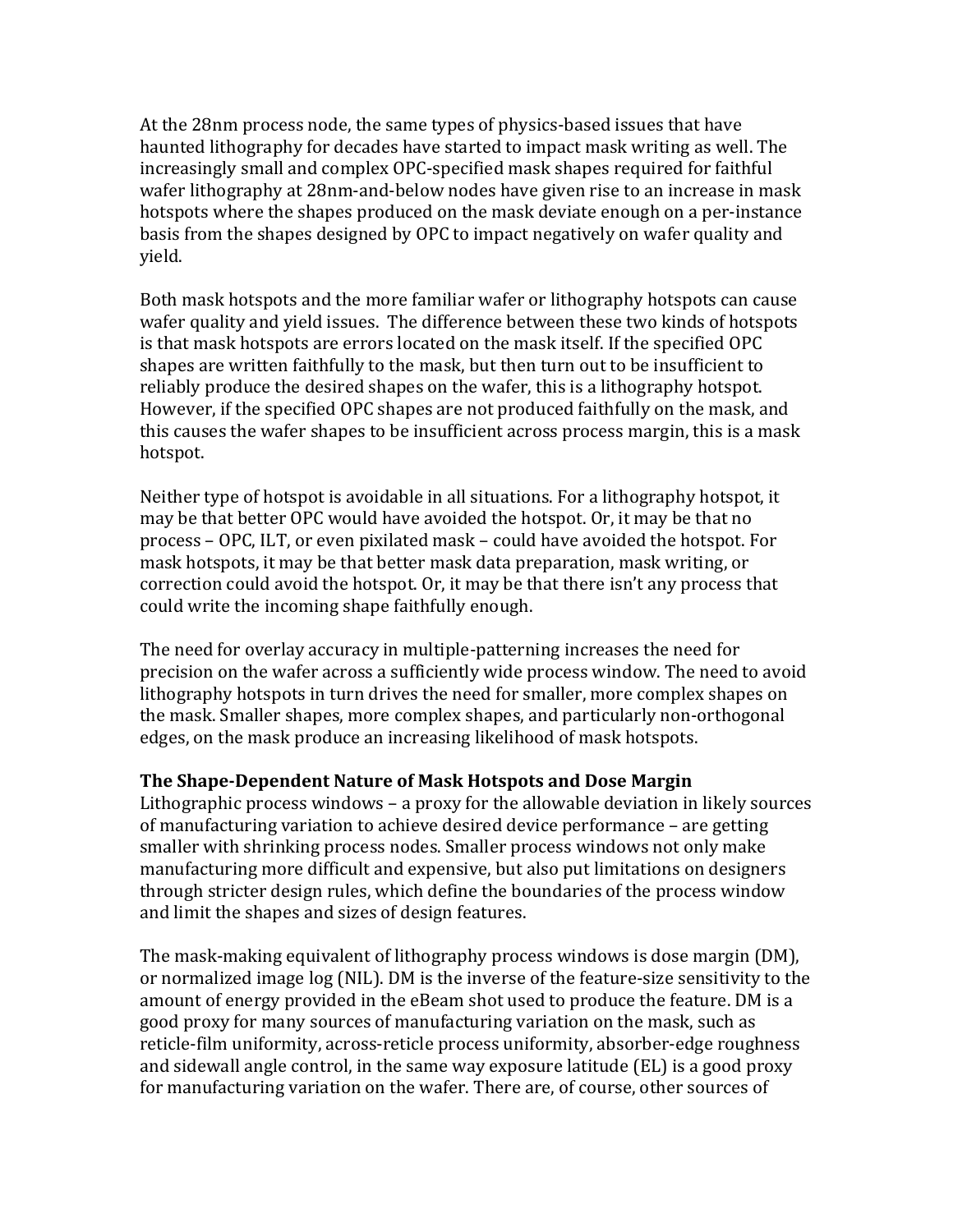mask manufacturing variation not correlated with DM, such as CD split<sup>1</sup>. We focus on DM, and specifically shape-dependent variation in DM, because it is a newly emerging problem in leading-edge masks. Depth of focus (DOF), which is the other important dimension for wafer lithography, isn't a factor for mask making because the 50KeV eBeam projection used to write the mask has better DOF.

In the old days of mask making, when only orthogonal edges were specified to be written on the mask, and when the minimum size of any "jogs" on the mask were 100nm, the innate accuracy of eBeam made "what you specify is what you get" a reasonable assumption. The combined process blur in mask making is roughly 25nm to 35nm in range, so 100nm was more than three sigma away from any danger zone, making it possible to write the edges precisely enough every time.

Now that mask shapes are smaller, and more complex shapes with small jogs and non-orthogonal edges need to be written on the mask with precision, "what you get" is often no longer what you specified. This is true for two different reasons. First, the nominal contour might not be where the contour was drawn, depending on shape and context of the shape. Second, the dose margin could be worse depending on the shape and the context of the shape, making the variation from the nominal contour too large. As a result, resilience to manufacturing variation is poor for those shapes, leading to poor line-edge roughness (LER) and poor critical dimension uniformity (CDU). Displacements in mask contours caused by either of these two sources of error can result in mask hotspots.

Mask hotspots – whether due to the predictable displacement of the nominal mask contour away from the mask design designated by OPC, or due to the displacement of the manufactured mask contour away from the mask design due to manufacturing variation – are shape-dependent. Accordingly, both kinds of mask hotspots must be monitored shape by shape, over the entire mask. While some parts of variation in nominal contour can be remedied through MPC – either embedded in the OPC process or in the mask shop – the problem of poor resilience to manufacturing variation must be detected and resolved in the mask shop.

The old assumption that the mask process adjustments are largely shapeindependent, and that only the overall mask process needs to be controlled, biased, and centered is no longer valid. Because of this change, the current rules-based approaches to mask inspection are no longer sufficient. For today's masks with complex shapes at 28nm-and-below nodes, a simulation-based approach that can verify the entire mask with each shape in its surrounding context is required.

 

<sup>1</sup> D. S. S. Bhardwaj, et al (SoftJin Technologies Pvt. Ltd. (India)), "QoR analysis of fractured data solutions using distributed processing," Proc. SPIE 8166-16, Session 6, Photomask Technology, September 2011.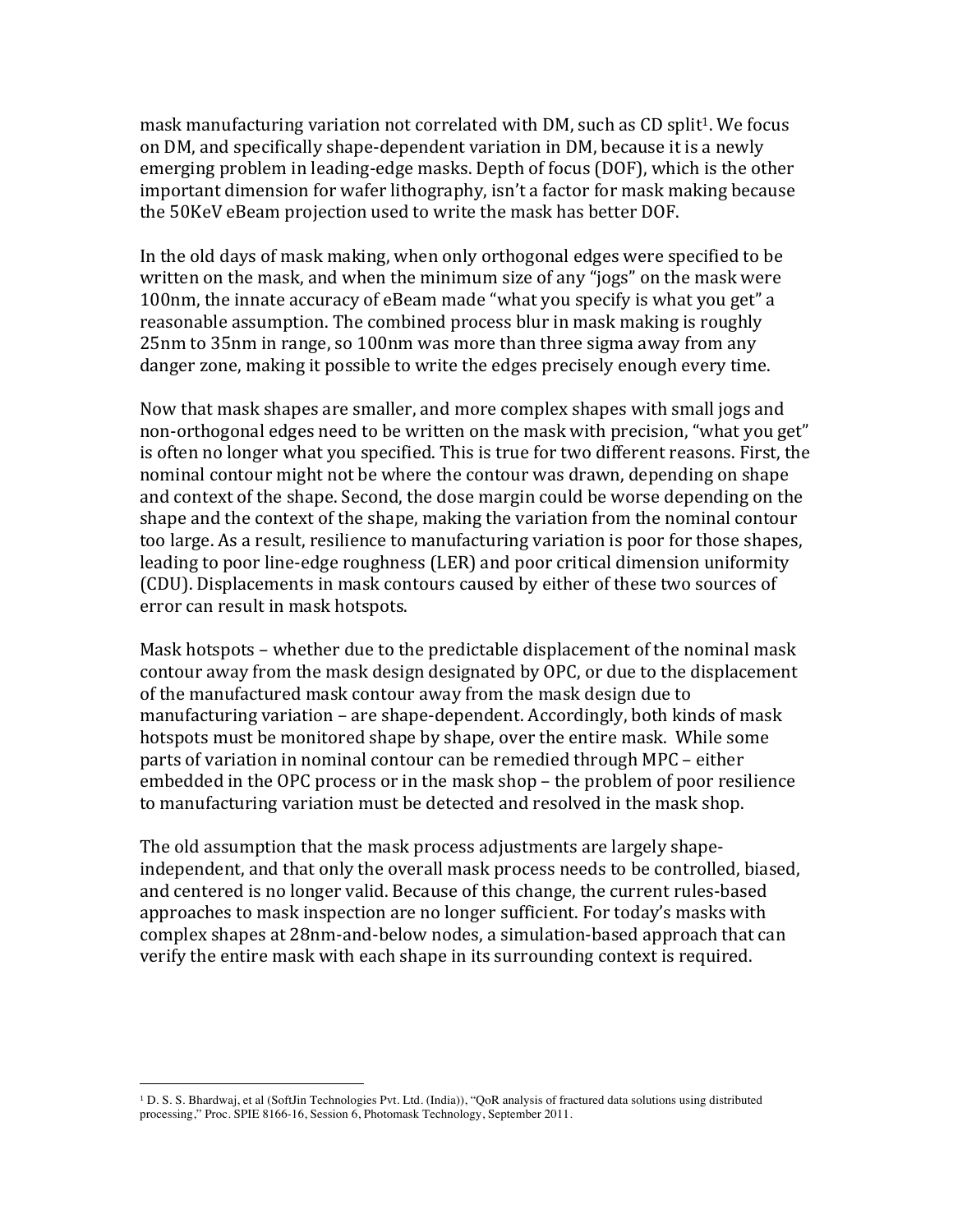# **Current Mask Inspection Methodology Allows Hotspots to Escape the Mask Shop**

The semiconductor industry began to see an increase in mask hotspots starting at the 28nm node. The biggest problem is that because current mask verification methodologies do not flag these hotspots, they are usually identified only after expensive mask production, or even after wafer production, so they are very costly in terms of both production cost and time.

Today's mask-making methodology (see figure 1) relies on mask inspection to catch mask errors other than data-handling errors (which are detected through routine XOR-based verification). Mask inspection machines shine light through the mask under magnification and employ sophisticated image processing to flag potential defects. Other tools such as critical dimension scanning electron microscopes (CD-SEM) and aerial image metrology systems (AIMS) help to categorize defects by taking a more accurate look, but only in the isolated spots flagged by mask inspection. Both CD-SEM and AIMS, while accurate, are too expensive and timeconsuming to be used to examine the entire mask.



Figure 1: In today's mask inspection flow, there is no way to check for mask hotspots until expensive and time-consuming mask processing is finished. Hotspots of less than  $10 \text{ nm}$  (1D) are not flagged at all.

With today's inspection machines, 1D feature differences down to 10nm (4X) dimensions) can be observed with reasonable reliability, depending on machine settings. Particularly for two-dimensional features, shape-dependent differences in the actual mask shapes from the intended mask shapes of less than 10nm are not flagged by current mask inspection methodologies<sup>2</sup>.

As masks with very small, complex shapes are becoming the norm, mask shops need a way to insure that mask hotspots are caught before they can impact wafer

 <sup>2</sup> W. Broadbent, et al (KLA Tencor Corporation),"EUV Reticle Inspection with a 193nm Reticle Inspector," Proc. SPIE 8701, Photomask and Next-Generation Lithography Mask Technology XX, 87010W (June 28, 2013).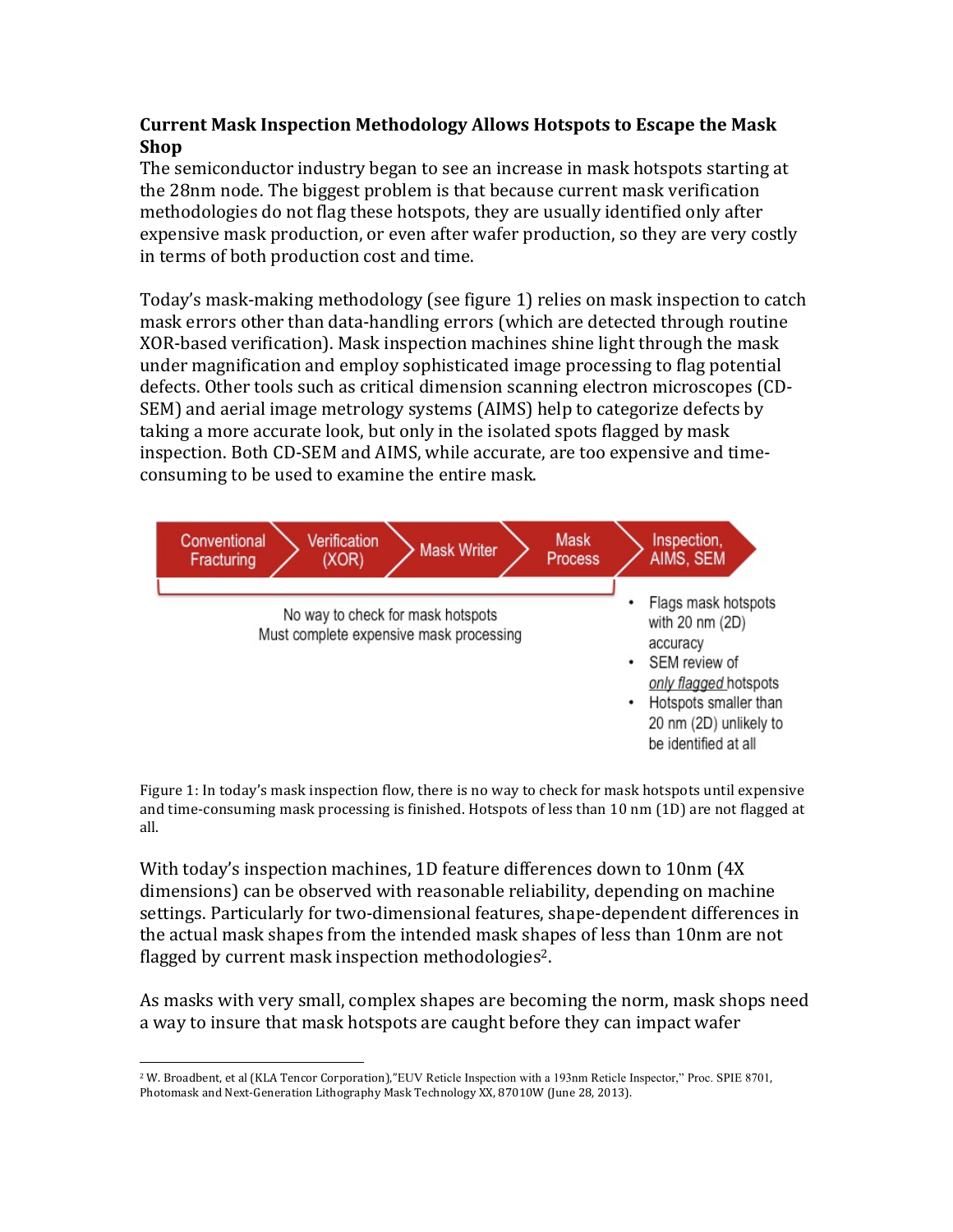production. This problem will only get worse as minimum mask-shape size moves well below 60nm, as edge-placement accuracy requirements for all shapes on the mask become increasingly stringent, as mask shapes continue to increase in complexity for immersion, and as line-end-to-line-end precision becomes critical for EUV and other techniques.

# **Model-Based Mask Verification: The New Requirement at 28nm and Below**

Simulation-based verification for the entire mask is the only way to keep hotspots from escaping the mask shop. Until recently, such full-chip verification was a practical impossibility because of the tremendous computational power required to execute such a simulation. However, with the recent advent of general-purpose graphics-processing unit (GPGPU) acceleration, more extensive simulation can be performed to account for manufacturing variation, rather than just checking for the nominal (perfect) manufacturing conditions.

MB-MV offers full-chip simulation that can find mask hotspots with 1-2nm precision. GPGPU-accelerated simulation enables full mask simulation within the time it takes to write the mask. MB-MV checks the nominal contours of every shape on the mask, each in its unique context.

A unique and critical part of the MB-MV mask simulation technology is DM simulation. To be truly accurate, a simulation-based methodology must not only check for nominal contour errors, but also for random manufacturing variation in mask contours. Using DM detection enables MB-MV to predict a range of mask contours. This process is analogous to OPC process window calculation. This DM detection technology flags suspected mask hotspots (see figure 2).



Figure 2: Dose margin (DM) simulation is a critical part of MB-MV technology, as it enables detection of manufacturing variation in mask contours.

Very soon, full-chip MB-MV will be a requirement in the mask shop. For those mask shops that employ MB-MDP, MB-MV is part of that larger process, and thus is completed before mask writing, which maximizes time and resource savings (see figure 3).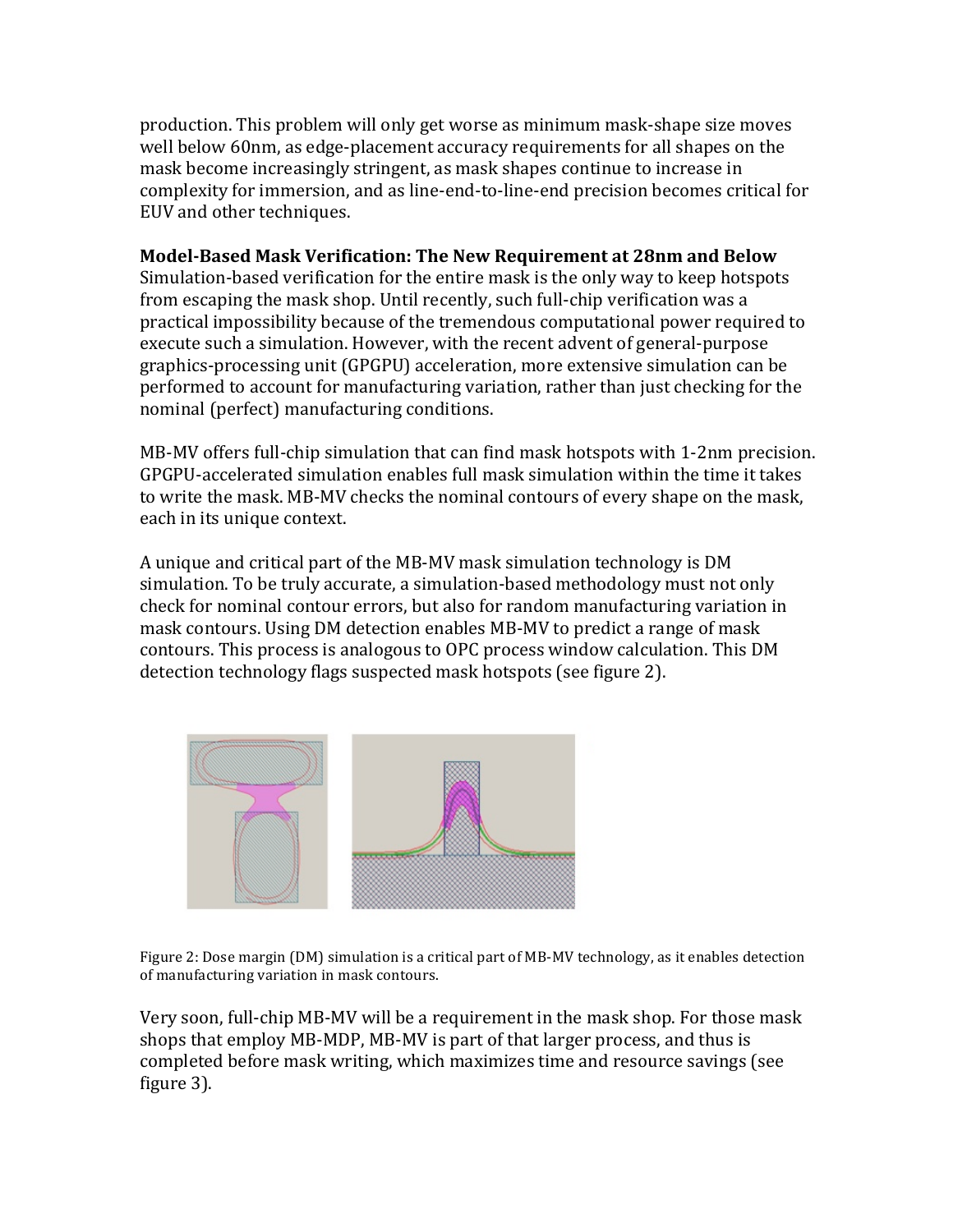

Figure 3. For those mask shops that employ MB-MDP, MB-MV can be completed before mask writing to maximize time and resource savings.

However, the majority of mask data today is prepared using conventional fracturing methodologies. As with any verification step, the number of correctly identified hotspots found by MB-MV and the rate of false positives (identified hotspots that are found not to be hotspots) will dictate the viability of adoption of the methodology. If the current mask-making methodologies for conventional fracturing largely produce successful wafers and chips, insertion of any new step that adds to the overall turnaround time of the mask writing process may be unacceptable to a production mask shop.

Fortunately, when conventional fracturing is employed, MB-MV can be added to the current mask inspection flow as a parallel process during mask writing, without introducing any new risk into the existing mask making process. This parallel insertion, which provides a fail-safe mechanism that enables mask makers to "stop the presses" when hotspots are identified, may be a good option for providing fullchip verification in situations where a change to the main flow is considered unacceptable (figure 4).



Figure 4: MB-MV can be added to the current mask-inspection flow as a parallel process without introducing any new risk to the existing flow where a change to the flow is considered unacceptable.

In this parallel process, even if a mask must be re-written, the mask hotspot will be caught before mask processing and before the mask leaves the mask shop – far less expensive than if the hotspots cause wafer defects downstream.

In other situations, such as for production of masks that are known to contain complex shapes, non-orthogonal shapes, or small features such as narrow subresolution assist features (SRAFs), a mask shop may choose to insert MB-MV prior to the mask writing step (figure 5).